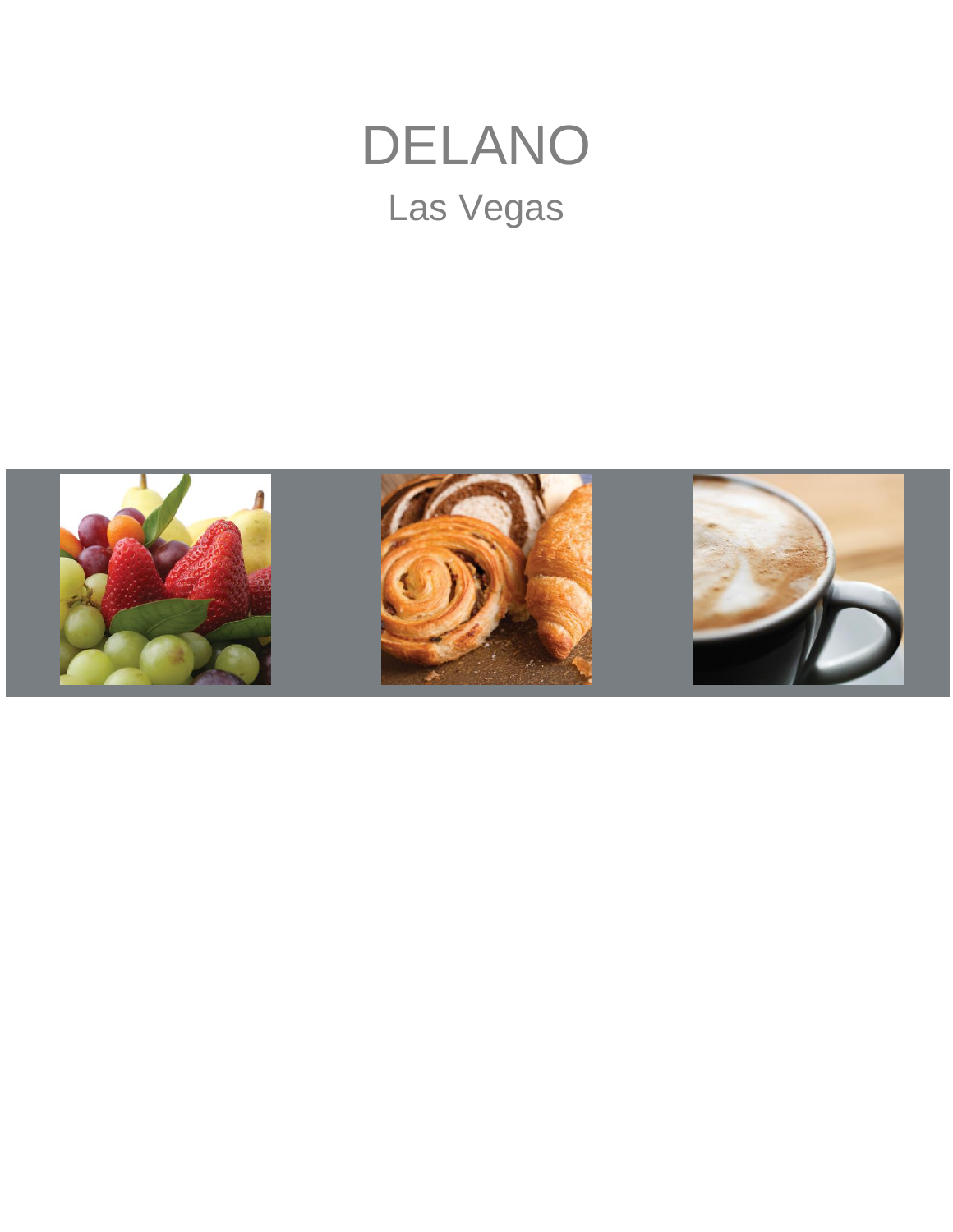## FOURTH TERM FALL – WINTER

#### (SEPTEMBER 1 – FEBRUARY 28)

#### SHOTS OF FRESHLY SQUEEZED SEASONAL FRUIT JUICE Asian Pear-Ginger Best of Season Orange-Pineapple Cranberry-Pomegranate

SEASONAL INFUSED FLAT WATER Key Lime-Kiwi Fruit-Infused Water

MINI FILLED BEIGNETS, MINI CROISSANTS, MINI BREAKFAST BREAD LOAVES AND MINI RAISIN PINWHEELS

INDIVIDUAL SEASONAL FRUIT MARTINIS

SCRAMBLED CAGE FREE EGGS BAR Egg Whites, Whole Eggs, Seasonal Wild Mushrooms, Sautéed Lobster and Crab, Asparagus Tips, Bermuda Onions and Bell Peppers, Sharp Cheddar Cheese, Chopped Basil and Chives

> HEIRLOOM BREAKFAST POTATOES WITH CARAMELIZED ONIONS AND HERBS

MAPLE BLACK PEPPER BACON AND BREAKFAST SAUSAGE LINKS

FRESHLY BREWED DELANO LAS VEGAS BLEND COFFEE AND TEAS WITH HOUSE-MADE SEASONAL SYRUPS Vanilla Bean-Brown Sugar Lemon-Kumquat Simple Syrup Cinnamon Stick-Agave Syrup Half and Half Skim Milk Soy Milk 2% Milk

50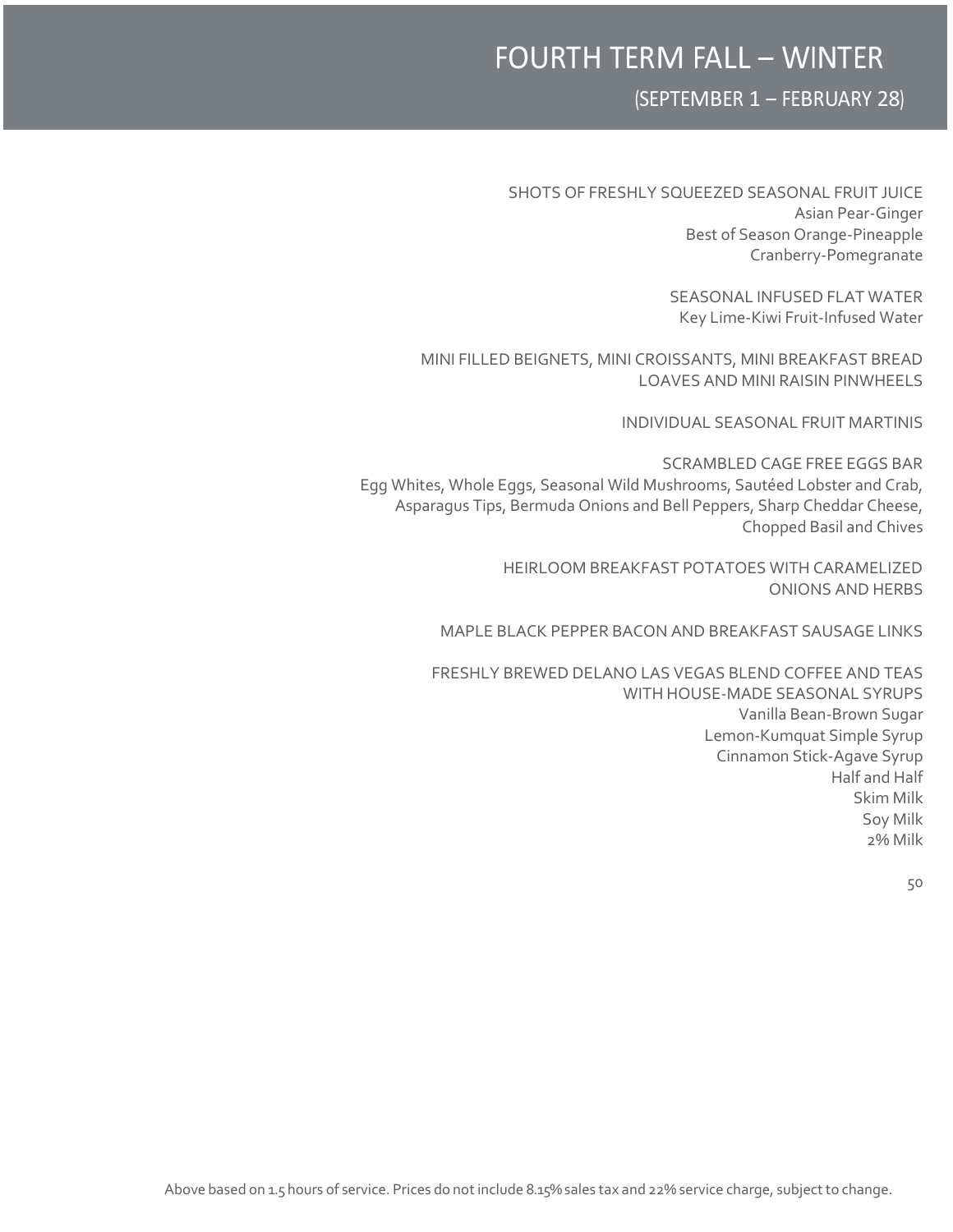### LUNCH BUFFET

#### THE NEWDEAL

SALINAS VALLEY CHOPPED SALAD Roasted Root, Vegetables, Gorgonzola, Garbanzo Beans, Tomatoes, Cucumbers, Basil and Roasted Garlic Vinaigrette

FINGERLING POTATO SALAD Celery Hearts, Italian Parsley Leaves and White Truffle Oil Vinaigrette

YELLOW AND RED WATERMELON SALAD Cypress Grove Purple Haze Goat Milk Cheese, Shaved Celery, Honey, Extra-Virgin Olive Oil and Candied Lemon Peel Dressing

> SANDWICHES AND WRAPS WHOLE-WHEAT ROASTED TURKEY WRAP Maple Black Pepper Bacon, Dates and Feta Cheese Spread

ROAST BEEF SANDWICH Horseradish Mayonnaise and Baby Upland Cress on Caramelized Onion Biscuits

LOBSTER AND SHRIMP

Served in Lettuce Cups with a Lemon-Caper Dressing

DESSERTS

CHOCOLATE CHIP MADELEINES, MINI CUPCAKES AND MINI FRUIT TARTS

BEVERAGES

FRESHLY BREWED DELANO LAS VEGAS BLEND COFFEES AND TEAS House-Made Seasonal Syrups, Half and Half, Skim Milk, Soy Milk and 2% Milk

58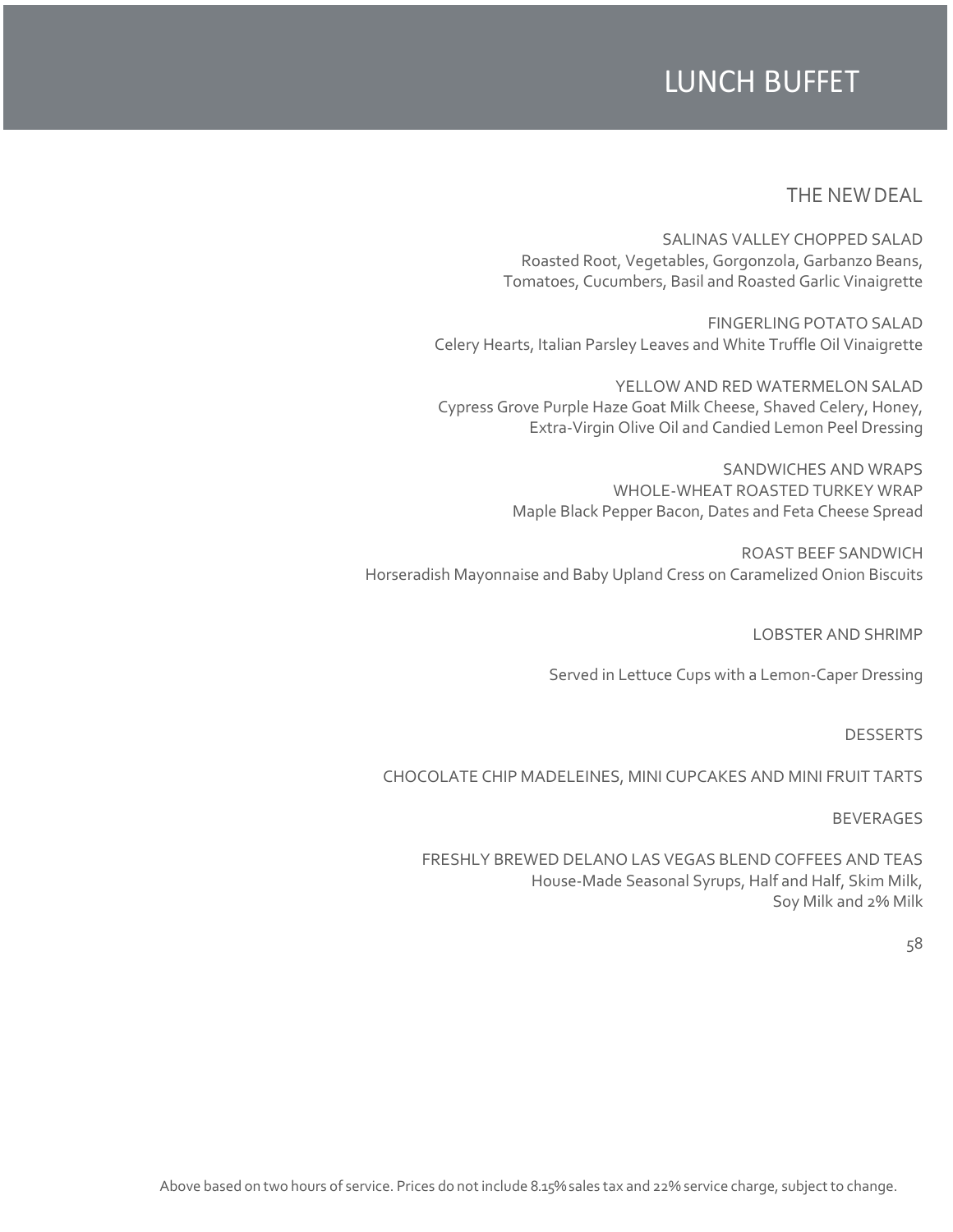### LUNCH BUFFET

NewMoonisanarrayof smallplatesanddelectablebites that spawnsharingand conversation,while tantalizingyourtastebuds.

> NEW MOON SMALL PLATES SERVED FAMILY STYLE Choose Four Family-Style Small Plates

> > COLD SELECTIONS MINI SMOKED SALMON CLUB

BURRATA AND ROASTED TOMATOES IN MINI MASON JARS Basil Pesto and Roasted Ciabatta Sticks

> CHOPPED GREEK SALAD SHOOTERS Oregano Dressing

> HUMMUS TOAST Spring Vegetables and Balsamic Glaze

WATERMELON CUBES Laura Chenel's Chèvre Pure Goat Milk Cheese, Candied Wasabi Lemon Zest and Extra-Virgin Olive Oil

BRUSCHETTA ASSORTMENT Tomatoes and Basil Quince Jam and Prosciutto Artichoke, Shiitake Mushroom and Roasted Red Pepper

EGGPLANT CAPONATA SALAD MARTINIS

TOASTED COUSCOUS SALAD SHOOTERS Pine Nuts, Raisins, Currants and Minted Kumquat Dressing

> TUNA SASHIMI SALAD Sesame Ginger Dressing on Crispy Rice

> > (CONTINUED)

.